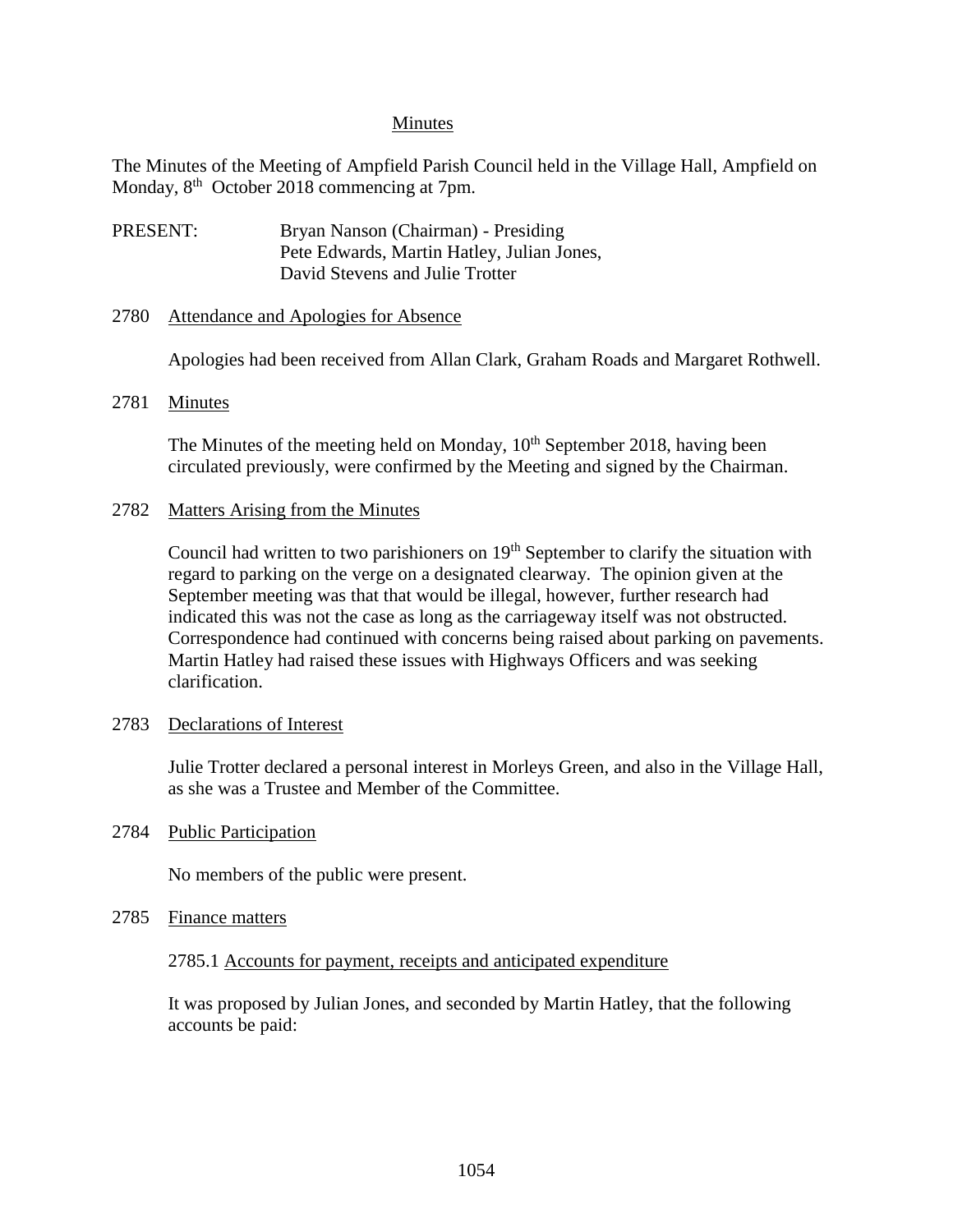| <b>Cheques to be signed</b>                                 | £ inc VAT |
|-------------------------------------------------------------|-----------|
| JN Landscapes Ltd-Morleys hedge maintenance along A3090     | 582.00    |
| September salary - D Matthews                               | 612.84    |
| September payments to HMRC                                  | 175.59    |
| HCC County Supplies - items for pavilion                    | 101.52    |
| AceLiftaway - stone removal                                 | 52.20     |
| JN Landscapes Ltd- Morleys open spaces maintenance Aug-Sept | 1590.00   |
| Zip Images etters Ltd - VDS graphic design                  | 2118.00   |
|                                                             | 5,232.15  |
| Payments made between                                       |           |
| meetings                                                    |           |
| PWLB - Rec Ground                                           |           |
| loan                                                        | 3,016.65  |
| NEST pension payments September 2018                        |           |
| D/D                                                         | 24.19     |
|                                                             | 3,040.84  |

Council confirmed and approved the cheques and payments made between meetings. It was agreed that the Data Protection Registration fee could now be paid by direct debit. The Clerk would arrange it. It was noted that the 6-monthly payment on the Recreation Ground loan had been paid. Receipts for the month of September had been boosted by the  $2<sup>nd</sup>$  instalment of the Precept of £17, 877.50. Excluding construction and fitting out costs for the Pavilion, expenditure to end September 2018 was £15,018; this represented 18.4% of the annual budget. In adjusting the budget to  $£57,464$  by setting aside the proposed transfers to reserves of £24,000, expenditure was 26% of budget. Bank balances on  $9<sup>th</sup>$ October 2018 stood at £142,033.52 in total. Within that the Nationwide account, which was intended for the maintenance of open spaces at Morleys, stood at £ 66,806.64.

## 2785.2 External audit

The external audit had been completed and the comments made were presented to Council for information and discussion. The external auditor raised an issue on the accounts as the outstanding loan figure shown did not match that of the PWLB. The loan payment fell due on 31<sup>st</sup> March. The PWLB had been inconsistent over year-end payment dates and had changed their approach after Ampfield Parish Council had completed and closed its accounts. This in turn meant that the external auditor did not agree the year end cash balance which was affected by the loan payment. It was noted that the situation would not arise again for a few years until the Easter public holiday fell again at the end of the financial year thus moving payments into the following year. The Clerk would discuss with the internal auditor what adjustments would need to be made in next year's accounts to bring it in line with the external auditors' views. Notices had been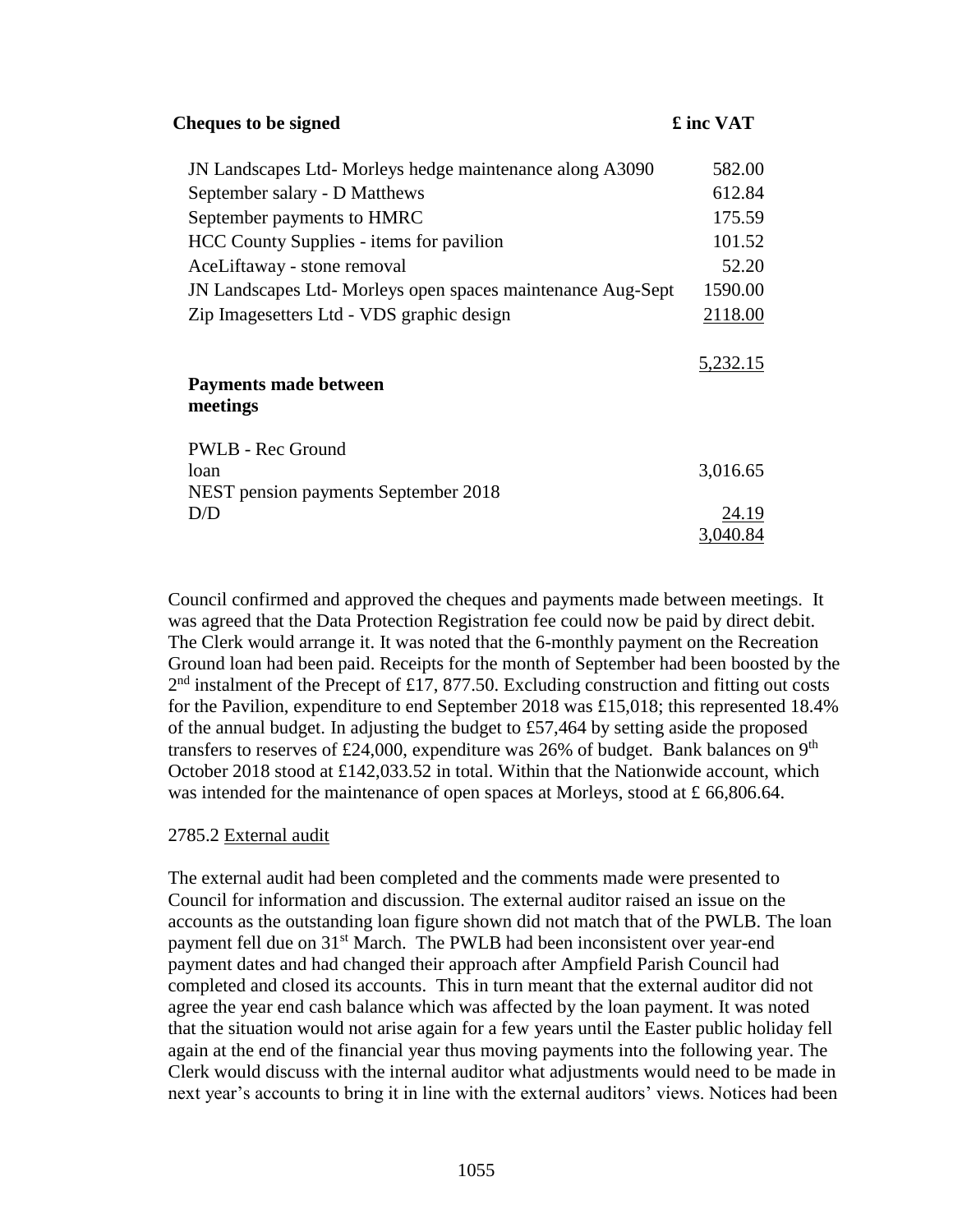published advising parishioners that the accounts had been completed and were available for inspection.

# 2785.3 Insurance renewal

Council's insurance cover was coming to an end. Came & Co, Council's insurance broker, had reviewed the market for best fit with parish councils and proposed that a new policy be taken out with Inspire. The new premium would be £1911.08 taking account of the discount offered with a 3-year deal as before. This was less than a 2% increase in premium over the previous year and took account of the significant increase in Council's assets following the building of the pavilion. It was agreed that Council would accept the new proposals. The Clerk & Chairman would take it forward once satisfied the cover offered was acceptable.

# 2786 Recreation Ground and project progress

# 2786.1 Ground maintenance

A bag of soil had been bought for repairs. It was thought that use of the unofficial access from the White Horse carpark to the Recreation Ground, would be less damaging to the ground than other possible entry points when the old wooden pavilion was removed and a new carpark built. Permission from the White Horse would have to be sought. However a barrier of some sort would have to be erected to stop unauthorised access. Martin Hatley would do some research on the costs of various barriers. There was a large mound of debris next to the access point in the carpark; it was likely that vermin were around there. Attempts would be made to find out who owned it and get some idea of removal costs.

## 2786.2 Removal of Wooden Pavilion and Car Park Construction Project

After submission of the original bid for a grasscrete carpark, the contractors had been asked to also quote for tarmac. Two quotes had been received and the third was awaited. Rather than wait a further month before meeting to review submissions and award the contract, it was agreed that a tender valuation group would be convened as soon as practicable to which all councillors would be invited. It was noted that the next Community Asset Fund application deadline was 16<sup>th</sup> November.

## 2787 Morleys Management

# 2787.1 Ground Maintenance

The cutting back of overhanging branches, and clearing away vegetation encroaching on the pavement, had been carried out very quickly by Council's Morleys contractor. That stretch of vegetation would now be kept under review and included in the ground maintenance contract. The repeated parking of works vans in the non-designated parking bays had caused some concern. There was no obvious solution to it.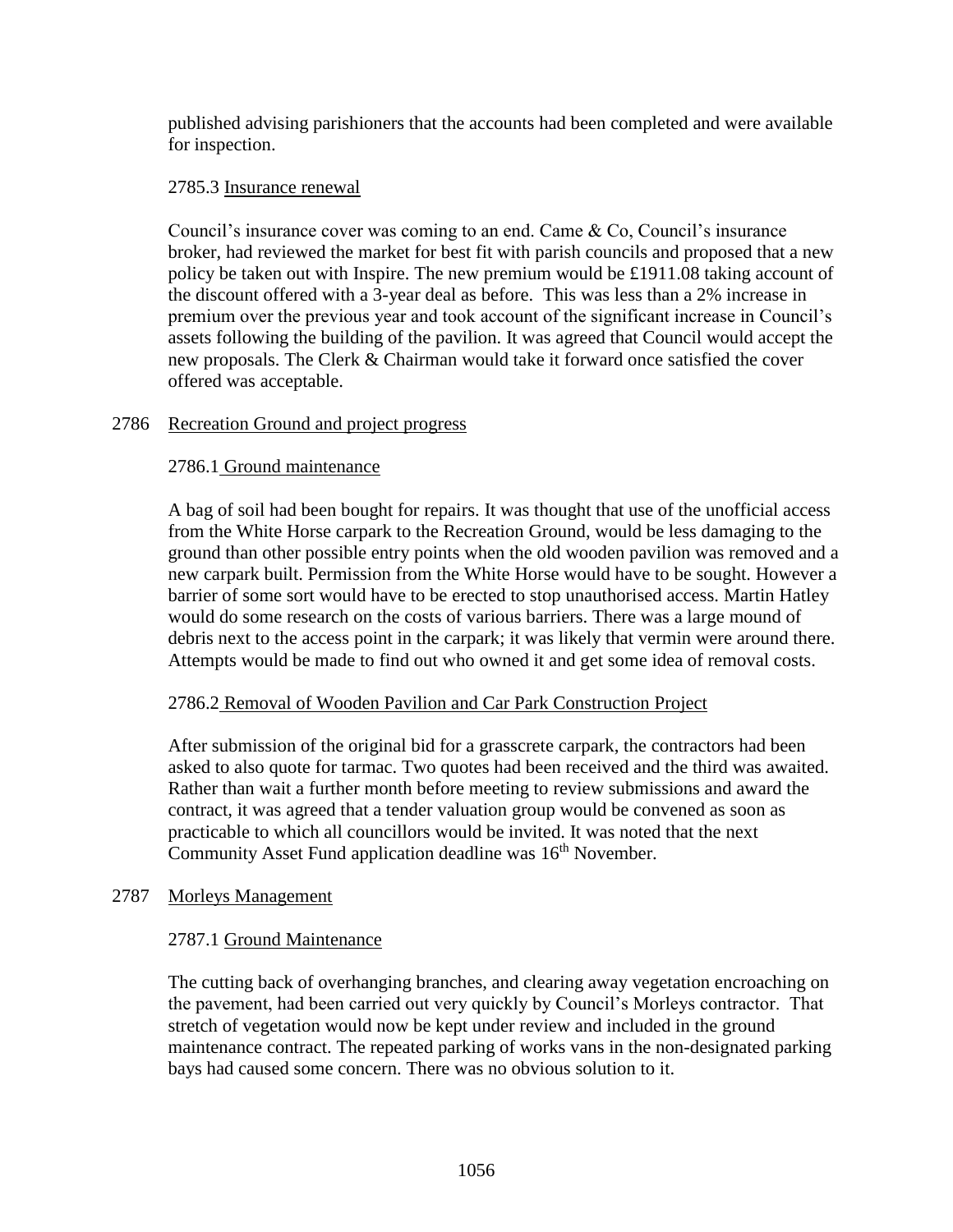# 2787.2 Allotments

Julian Jones and Davis Stevens were meeting with allotment holders the following evening. Rental renewal was due in October. It was known that one allotment holder would give up their plot for family reasons. Another plot had been uncultivated for some time and had been the source of complaint from other allotment holders. This was being brought to a conclusion through the agreed process. Taking everything into account there could be 3 plots which could be made available to people on the waiting list.

# 2788 Data Protection Regulations

Council agreed to adopt the new email addresses @ampfield.org.uk. Those who preferred to use existing addresses could set up a Rule to have the emails transferred over. David Stevens would continue to help those who needed support.

## 2789 Newsletter proposals

Council considered and agreed the list of topics suggested for the Autumn newsletter. At this stage it was not thought likely that there would be any space for an entry on the Village Hall. It was agreed that Pete Edwards would take forward the production of the newsletter as outlined.

## 2790 TVBC Open Space Document

TVBC's Planning Policy Team had recently conducted an update of the Public Open Space Audit in Ampfield Parish. This had been done through a combination of desk based studies and site visits. Their findings had been circulated to Council prior to the meeting. It was agreed that Members would review the document and assessments made of individual spaces and give any comments to the Chairman who would respond on behalf of Council.

## 2791 Burial Ground

Council confirmed its decision, made by email, to permit the placement of ashes of a family member into an existing grave plot. As it was consecrated ground, members of St Mark's ministry team would be in attendance.

## 2792 Date of next meeting

The next meeting of the Council would be held on Monday, 12<sup>th</sup> November 2018 starting at 7.00pm in the Village Hall, Ampfield.